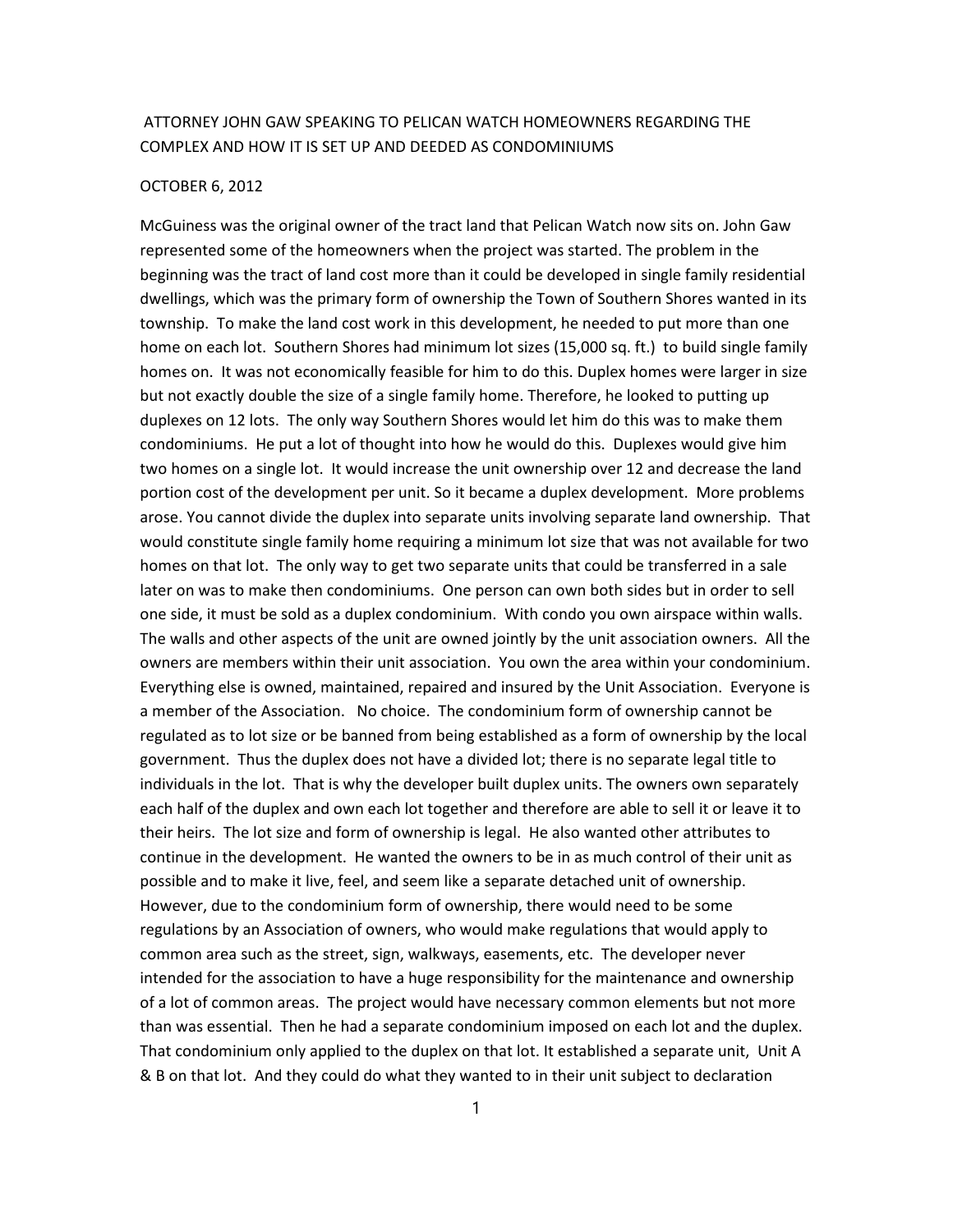imposed on lot and two units. To keep a feeling of single family ownership, a line divides the duplex in half (unit a & b) and on either side of home, the land is a limited common element. This means the owner on that side has exclusive right to control what is done on his side of that line. So even though he doesn't own it by himself, he has a one half undivided joint interest in the entire lot their duplex is on. They also own a one half undivided joint interest in the condominium common elements that include the roof, walls, and foundation that surrounds the condo unit A & B. So they have joint ownership and common interest. The two lot owners have an unincorporated unit association. They have mutual obligations to each other as joint owners, as set forth in their condominium declaration, through this organization consisting of just them. They vote on things they want to do affecting their jointly owned areas. If there is a deadlock on something they want to do in the joint area, the master association can step in to break the deadlock. This is the organizational format for each duplex. The two owners form an association and decide what happens to their unit condo and lot. They don't have to worry about what happens on the other 11 duplex owners. Having other owners interfere with what you want to do on your property is something the developer wanted to avoid. But there are common areas applying to everyone's property. So there is a master association.

All the unit owners are members of the Master Owners Association. So each lot has two members in the master association. They are responsible for taking care of the street, sign, and any other common amenities, easements, beach accesses, etc. The Master Association must maintain liability insurance on the common elements common to all of you, particularly Pelican Watch Way (PWW). If there is an accident on PWW due to a road condition that was not repaired, then the owner of that road is liable and it should be the master association. By 1991, the developer was supposed to convey title to the master association. Check that this has been done. All the common areas should have been conveyed to the Master Association. There should be general liability insurance on all these common areas, in case anyone is injured on common areas, (street, walkways, steps, etc.). This is in the Declaration of condominium.

Individual associations also need fire, wind, hale, and flood insurance as charged in their declaration of condominium documents. The unit association is supposed to be the insured under those policies. Those policies are supposed to insure both units – Unit 1 A & B, owners are named as the insured together with their mortgage company. Each unit owner of condo decides what type of coverage is needed and they collect the money and pay for the insurance through the insurance. The association is the primary insured under those policies. If there is a loss, the two owners get together and use the insurance proceeds to pay for the damage. If the damage is in unit A, unit B signs over his half of check to unit A to repair the damage in his unit.

There are two administrative layers.

Master association for the common areas.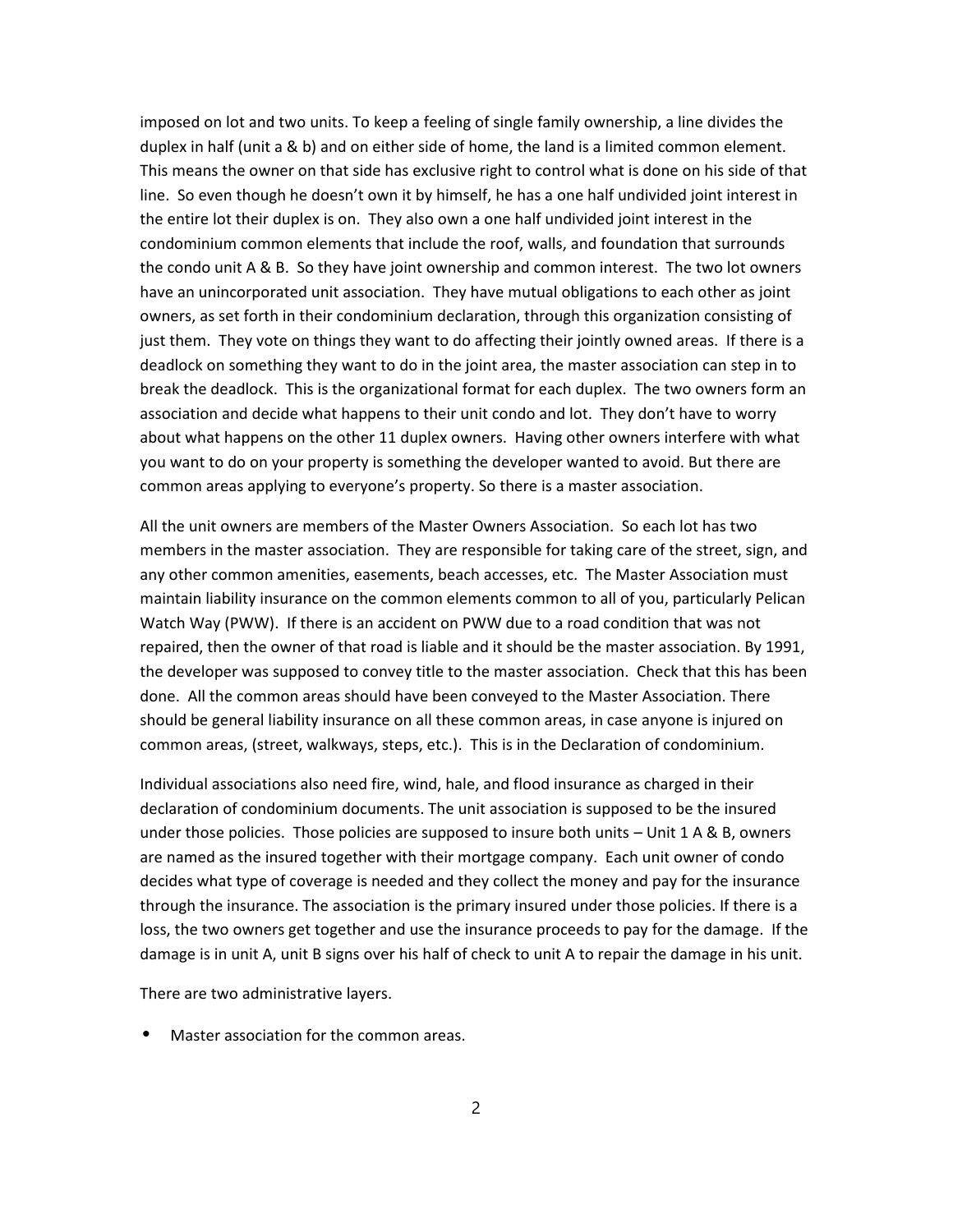⦁ The individual unit associations for your building.

I am aware that there is a difference of opinion as to what type of insurance is needed - Homeowners, second home, or condo insurance. Insurance companies have policies written for condominiums. This is what should be in place. Primary Insured needs to be the unit association, secondary insured are individuals and lenders. What difference does it make? In case of fire, and a unit burns and it is insured as a second home and it is not. It is a condominium. When you file your claim as John Smith and it comes out that you own the condominium unit but the Association owns the structure, and then the Association is not insured, John Smith is the insured. And his space wasn't the insured product. It was the building. He didn't own the building; he just owns a  $\frac{1}{2}$  undivided interest in the building. If the association is not named as the insured, the insurance company can deny the claim and refund the premium for the entire year. But that does not help you when your building is lost and coverage is denied. This happens. The wrong insured is listed or the listed insured does not have an insurable interest in the subject insured. The insurance company will not pay.

Condo insurance is more expensive. Shop around. Get together as a group and have some companies specializing in condo coverage come in and explain their coverage. Now there is a named storm deductible, mandatory 1% or more deductible, on the value of the structure. It is recurring for every storm. If there are 3 named storms in one year, you have a 1 % or more deductible of the appraised value each time. There is insurance for covering this deductible. Or you can collect money for reserves. You decide. This applies to all homes, not just condos.

Refinancing issues are due to the blow up in the mortgage market. Condo units hit hard and their money dried up. It is coming back now. With redevelopment of mortgage market, the underwriting standards have gone way up. They used to have almost no standards. Now they look at everything very closely. There are certain events in a condo's existence to make it difficult to refinance. If there is litigation within the association, as plaintiff or defendant, it is a red flag. What is the basis for it? What is happening in the community? Are there problems collecting assessments, liens filed? Unpaid assessments mean there may be problems paying insurance. They are looking at these community issues, not just you and your unit. Are there foreclosures in your project? If there are two or more foreclosures in a 12 unit complex, you have a big problem. Usually passage of time will diminish the weight of that element in the underwriting if there is no new foreclosure. Lien filings and Law suits are problems. If a lender gets wind of any dissatisfied owners, they can decide not to make a loan. It happens. The lender does not want to loan in a community where there is conflict.

Unpaid assessments can be a problem. In a foreclosure, the lender does not pay assessments. The remaining owners have to come up with money to make up the premium deficit. This is a problem because if there is no insurance, the lenders would call their mortgage. Mortgagers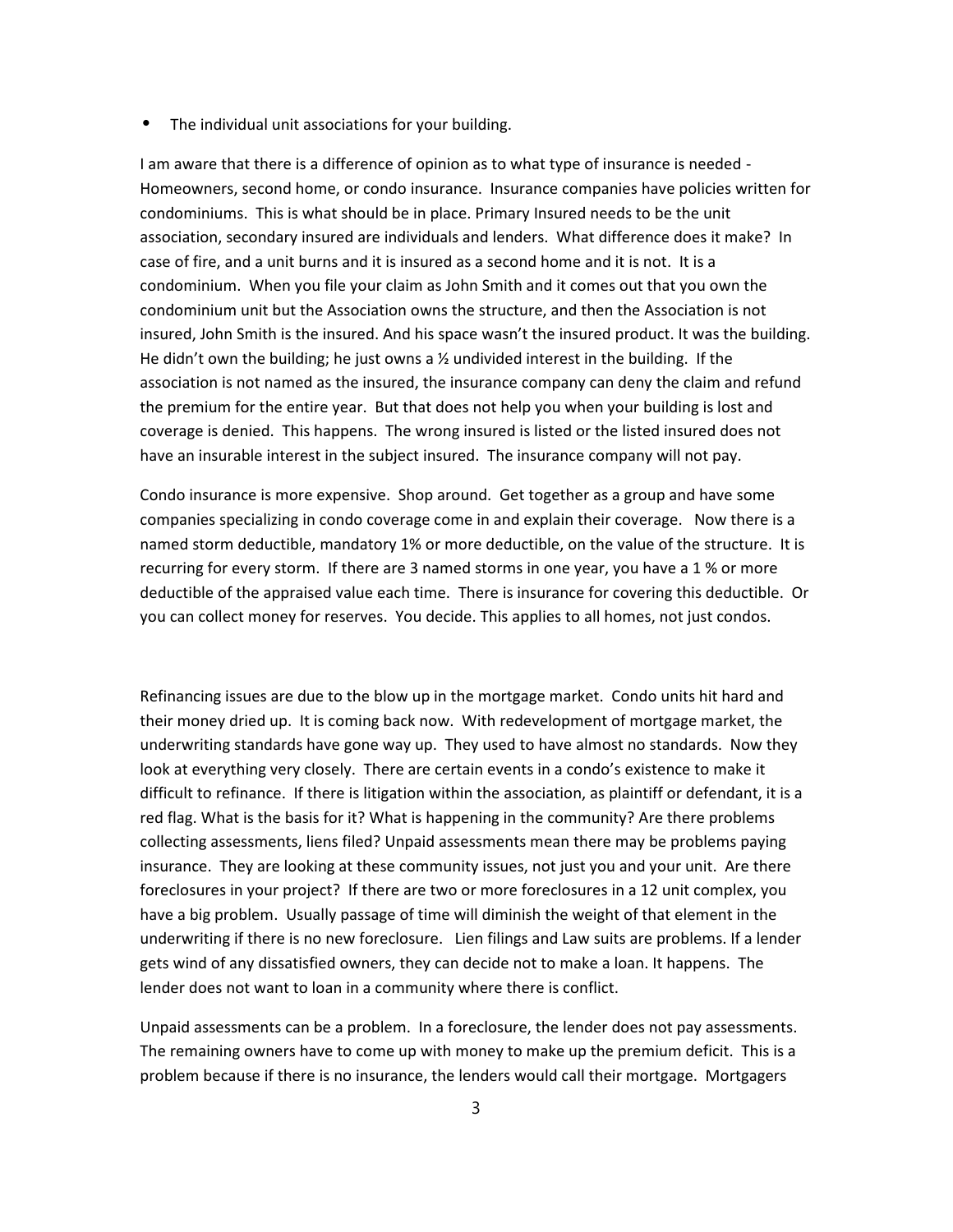require insurance. So the remaining owners are special assessed to make up the insurance deficit. People not paying assessments don't care, they have already lost their unit..

If a community is not managed properly, even small communities, these issues become big. You don't need a professional manager. The master association has limited responsibility. Individual owners need to get together and see if you are organized right with insurance. Get help. This should avoid refinancing problems in the community.

## Questions:

Question: Can we end our bylaws and re-file with the state to dissolve the individual association and master association becomes a homeowners association. Then you have a single family home with a shared wall. Is it possible?

Answer: Yes, but it would cause problems. When you dissolve the condominium form of ownership, you now have two homes on an undersized lot. You have a public law requiring single family homes to have a minimum lot requirement. Today in Southern Shores, the lot requirement for a single family home is 20,000 square feet. Terminating the unit association creates two separate lots and they are less than min lot size giving you an illegal lot. You cannot sell it. You won't get a mortgage on it. You need to keep the Condominium form of ownership.

Question: The 12 individual Associations are required to carry fire, wind and hail, (flood insurance if required). The association needs to be the primary insured of the property, not the individual. Many are not insured properly.

Answer: In a loss, if your insurer of the property finds out the insured is not the owner of the property, you may have a lawsuit on your hands for a claim. If you are the deed owner, you own the space within the walls of your condo. You and your attached neighbor own an undivided interest in the building and ground. Some insurance agents do not understand this and will insure you incorrectly. That does not mean that you will receive payment for a claim. The insured must be the unit association. You are the owner of the inside space of your unit. Your unit owner association number is your lot number, then you are unit A or B. Individuals have contents insurance. Flood insurance for contents is up to you.

Question: Can we merge all unit associations into one master association and have them pay for one condo policy over all as opposed to each of us getting individual unit policies?

Answer: Yes, but it creates other issues. Some condos are a different size, location, value, etc. How do you assess the dues for insurance? The developer thought about this. He wanted to maintain as much independence for you as possible to make it feel more like a single family home. If you dissolve each individual unit condo, the master association now has the right to tell you what you can and cannot do on your lot. Right now your unit association holds that